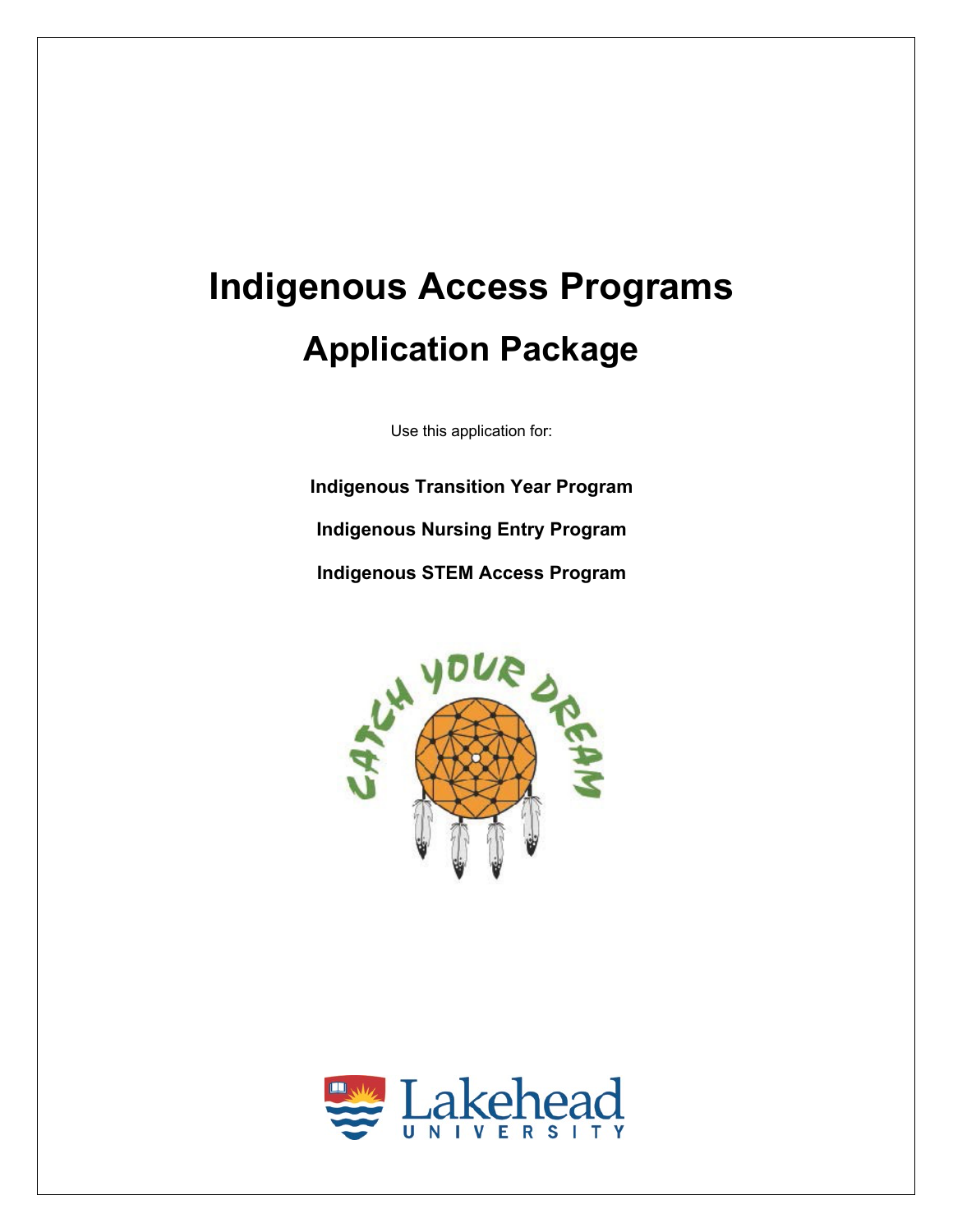

## **What are Indigenous Access Programs?**

Indigenous Access Programs are pathways to post-secondary education for Indigenous people (First Nations, Metis and Inuit) who do not meet the academic requirements to enter directly into university. Lakehead University currently offers three access programs with different transition goals and prerequisites. Details for each program are listed below.

# **The Indigenous Transition Year Program (ITYP)**

## **What is the (ITYP)?**

The ITYP is an eight-month preparatory program designed to provide you with the academic skills necessary for the successful participation in an undergraduate degree program. You will study in a culturally supportive and friendly environment while you take courses in subject areas such as English, Math, Science, Indigenous Learning and University Transitions. Upon successful completion of the ITYP you may pursue an undergraduate degree in the Faculty of Social Sciences and Humanities (as well as some other programs) at Lakehead University.

## **Who should apply to the ITYP?**

If you wish to pursue post-secondary studies in the Social Sciences or Humanities, then the ITYP is for you. **There is no cost to apply!**

## **What are the ITYP Admission Requirements?**

You must self-identify as Indigenous (First Nation, Inuit or Métis) and:

- 1. Be a recent high school graduate with an Ontario Secondary School Diploma, or
- 2. Apply as a mature student. A mature student is a Canadian Citizen or permanent resident who has not been engaged in full-time studies for at least two years and has completed less than one year at a community college, who does not meet the general admission requirements.

# **The Indigenous STEM Access Program (ISTEM)**

## **What is the ISTEM Program?**

The ISTEM Program is an eight-month preparatory program designed to provide you with the academic skills necessary for the successful participation in an undergraduate degree program in the Sciences. You will study in a culturally supportive and friendly environment while you take courses in subject areas such as English, Math, Chemistry and Academic Skills, as well as two elective courses based on your interests in science. Upon successful completion of the ISTEM Program, you may pursue an undergraduate degree in the Faculties of Sciences and Environmental Studies or Natural Resource Management (as well as some other programs) at Lakehead University.

#### **Who should apply to the ISTEM?**

If you wish to pursue post-secondary studies in the Sciences, then the ISTEM Program is for you. **There is no cost to apply!**

#### **What are the ISTEM Admission Requirements?**

You must self-identify as Indigenous (First Nation, Inuit or Métis) and:

- 1. Be a recent high school graduate with an Ontario Secondary School Diploma, or
- 2. Apply as a mature student. A mature student is a Canadian Citizen or permanent resident who has not been engaged in full-time studies for at least two years and has completed less than one year at a community college, who does not meet the general admission requirements.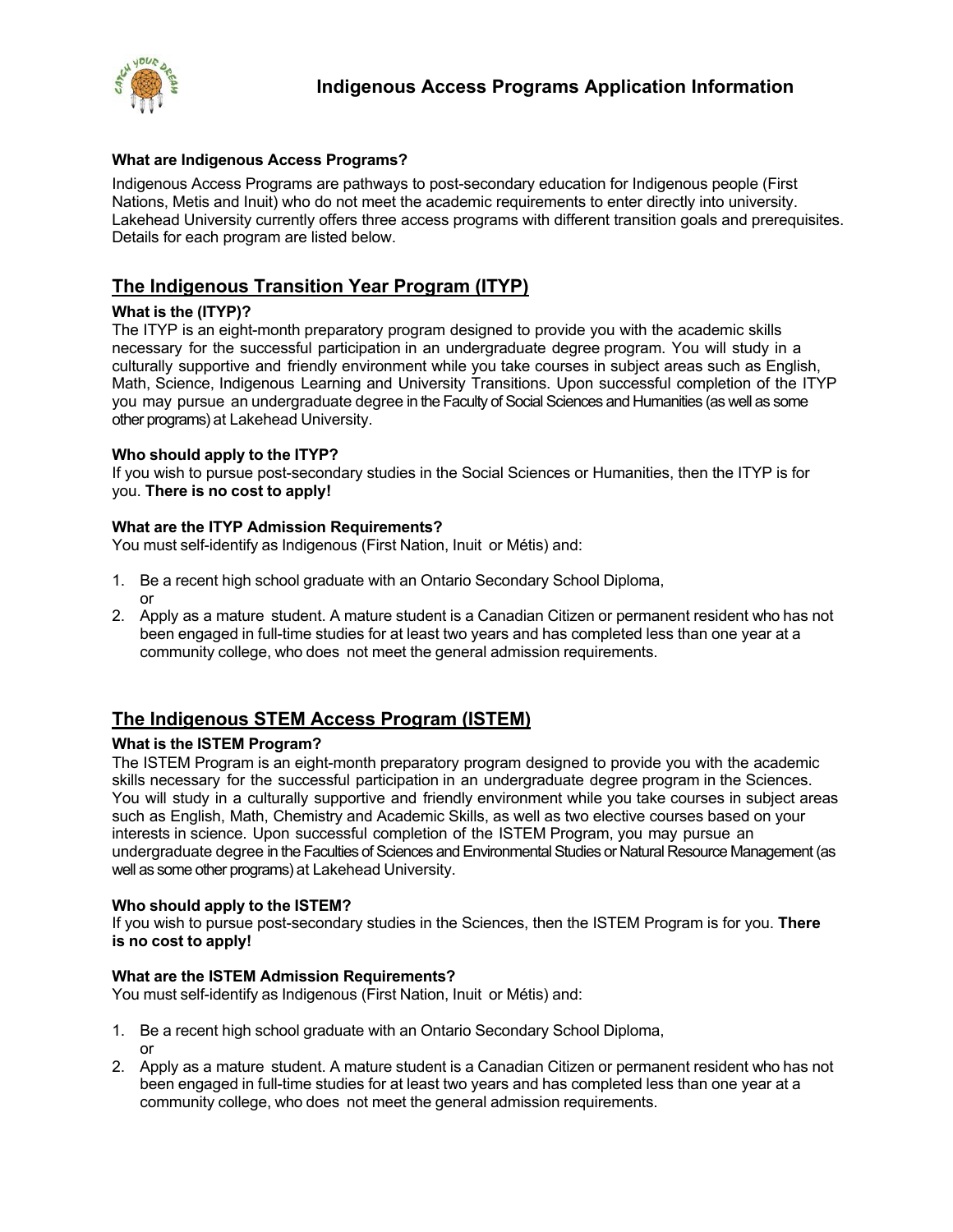# **The Indigenous Nursing Entry Program (INEP)**

## **What is the INEP?**

The INEP is an eight-month preparatory program designed to provide you with the necessary skills and academic preparation required for the successful participation in the Bachelor of Science in Nursing (BScN) degree program at Lakehead University. Successful completion of the INEP guarantees you a seat in the Nursing program at Lakehead University.

#### **Who should apply to INEP?**

If you wish to pursue a degree in Nursing but do not meet the general requirements for the BScN undergraduate program, then this is the program for you.

## **What are the INEP Admission Requirements?**

You must self-identify as Indigenous (First Nation, Inuit or Métis) and:

1. Be a recent high school graduate, who does not meet the requirements of the BScN program.

2. Apply as a mature student or college/transfer student who does not meet the required admission criteria for the BScN program.

3. Be a health care worker (e.g. Community Health Representatives (CHRs) or Registered Practical Nurses (RPNs)) who has a minimum of Ontario Grade 10 or equivalent.

## **INEP Academic Requirements**

In addition to meeting the admission requirements, INEP applicants are required to submit proof that you have completed Grade 11U or 12C Chemistry (or equivalent) in the past 5 years.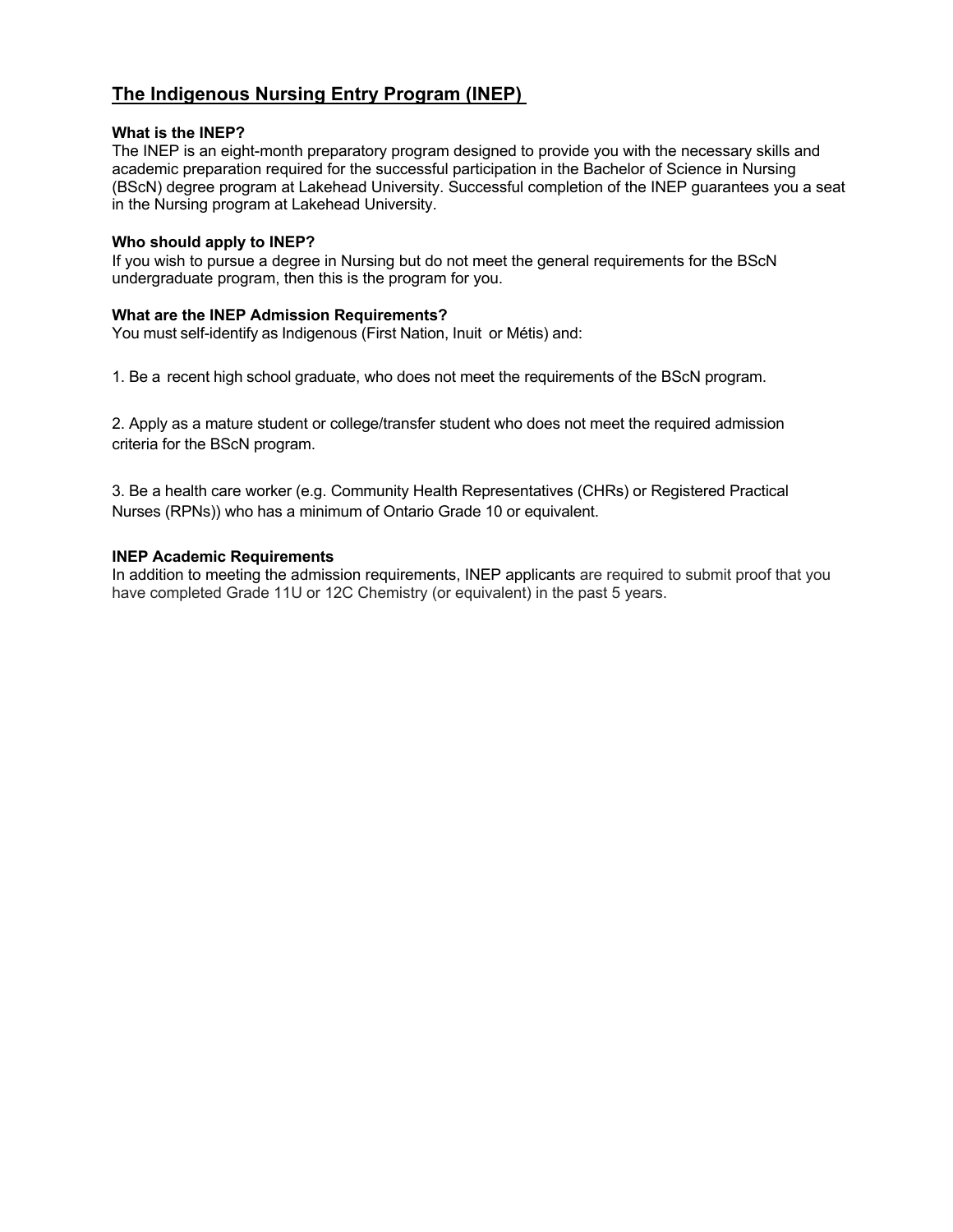

## **How Do I Apply?**

To apply for any Indigenous Access Program, you must submit the following application package. If you wish to be considered for more than one program, please ensure you meet the admissions requirements for each program and then check off the programs you are interested in on the first page of the application.

#### **Please read the following instructions prior to starting your application:**

**Step 1**: Complete each section on the **IAP Application** on the next pages.

#### **Step 2**: Order your **official copies of all previous academic transcript(s)**.

 A transcript is considered official when it is sent directly from the institution or is delivered by the applicant in a sealed envelope. Have them set to:

#### **Enrollment Services – Undergraduate Admissions**

Lakehead University 955 Oliver Road Thunder Bay, ON P7B 5E1

**Step 3**: Complete and submit the **two Reference Forms** that follow the application.

 References may include, but are not limited to, a teacher, a clergyman, an Elder or a community member. Your choice of reference should include individuals who can attest to your potential as a university student. **Your references cannot be family members.**

#### **Step 4**: Submit Your **Personal Resume.**

 On a separate document, please list your: work experiences (including raising children), volunteer activities, and educational background. Include such details as the name of the employer or volunteer organization, position title, responsibilities, and the time involved.

**Step 5**: Complete and submit your **Personal Statement** that follows the application and reference forms.

Once you have completed all of the above, please submit all documentation, including transcripts, to:

#### **To apply to INEP or ISTEM:**

**IAP Coordinator Email**: coordinator.iap@lakeheadu.ca

**Phone**: 807-343-8768 **Fax**: 807-346-7824

**To apply to ITYP:** 

## **ITYP Coordinator Email**:

coordinator.ityp@lakeheadu.ca

**Phone**: 807-346-7709 **Fax**: 807-343-8679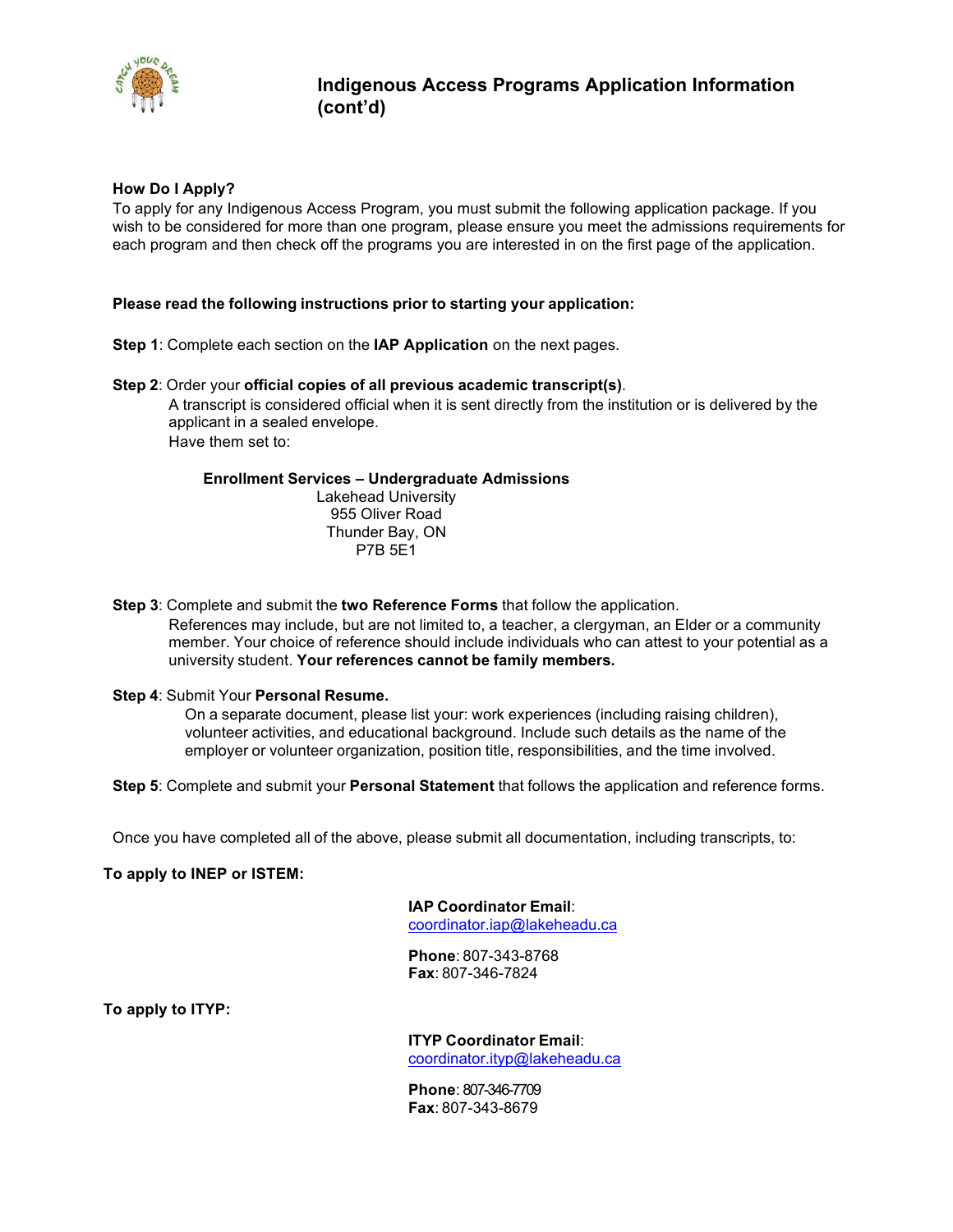

| INDIGENOUS PROGRAM APPLIED FOR (check all that apply): |                                    |  |  |  |  |  |
|--------------------------------------------------------|------------------------------------|--|--|--|--|--|
|                                                        | Indigenous Transition Year Program |  |  |  |  |  |
|                                                        | Indigenous Nursing Entry Program   |  |  |  |  |  |
|                                                        | Indigenous STEM Access Program     |  |  |  |  |  |

| <b>BIOGRAPHIC INFORMATION:</b>                                                                                                                                                                                                                                                                                                                                                                                                                                                                                                                                                                                                                                                                                                                                                                                                                                                                                                                                     |                                                                                             |                                     |                             |                     |                                                  |                |                                 |               |
|--------------------------------------------------------------------------------------------------------------------------------------------------------------------------------------------------------------------------------------------------------------------------------------------------------------------------------------------------------------------------------------------------------------------------------------------------------------------------------------------------------------------------------------------------------------------------------------------------------------------------------------------------------------------------------------------------------------------------------------------------------------------------------------------------------------------------------------------------------------------------------------------------------------------------------------------------------------------|---------------------------------------------------------------------------------------------|-------------------------------------|-----------------------------|---------------------|--------------------------------------------------|----------------|---------------------------------|---------------|
| <b>Last Name:</b>                                                                                                                                                                                                                                                                                                                                                                                                                                                                                                                                                                                                                                                                                                                                                                                                                                                                                                                                                  |                                                                                             | <b>First Name:</b>                  |                             | <b>Middle Name:</b> |                                                  |                |                                 |               |
| Date of Birth:                                                                                                                                                                                                                                                                                                                                                                                                                                                                                                                                                                                                                                                                                                                                                                                                                                                                                                                                                     |                                                                                             | Gender:<br>Female<br>Male<br>H      |                             |                     | Are you an Indigenous                            |                | ⊿ Yes                           |               |
| (YY/MM/DD)                                                                                                                                                                                                                                                                                                                                                                                                                                                                                                                                                                                                                                                                                                                                                                                                                                                                                                                                                         |                                                                                             | (optional)                          |                             |                     | <b>Another Gender Identity</b>                   |                | Person? (voluntary declaration) | No/Undeclared |
|                                                                                                                                                                                                                                                                                                                                                                                                                                                                                                                                                                                                                                                                                                                                                                                                                                                                                                                                                                    | <b>First Language Spoken:</b>                                                               | Indigenous Language Spoken:         |                             |                     | <b>Country of Citizenship:</b>                   |                |                                 |               |
|                                                                                                                                                                                                                                                                                                                                                                                                                                                                                                                                                                                                                                                                                                                                                                                                                                                                                                                                                                    | Name of your Band or Educational Authority (if applicable):                                 |                                     |                             |                     | <b>Phone Number:</b>                             |                |                                 |               |
|                                                                                                                                                                                                                                                                                                                                                                                                                                                                                                                                                                                                                                                                                                                                                                                                                                                                                                                                                                    |                                                                                             | <b>MAILING ADDRESS INFORMATION:</b> |                             |                     |                                                  |                |                                 |               |
| <b>Address:</b>                                                                                                                                                                                                                                                                                                                                                                                                                                                                                                                                                                                                                                                                                                                                                                                                                                                                                                                                                    | (House, Street #, Street Name)                                                              |                                     |                             |                     |                                                  |                |                                 |               |
| City:                                                                                                                                                                                                                                                                                                                                                                                                                                                                                                                                                                                                                                                                                                                                                                                                                                                                                                                                                              |                                                                                             | <b>Province:</b>                    |                             | <b>Postal Code:</b> |                                                  |                | Country:                        |               |
| (include area code)                                                                                                                                                                                                                                                                                                                                                                                                                                                                                                                                                                                                                                                                                                                                                                                                                                                                                                                                                | <b>Home Phone Number:</b>                                                                   |                                     |                             |                     | <b>Cell Phone Number:</b><br>(include area code) |                |                                 |               |
| <b>Email Address:</b>                                                                                                                                                                                                                                                                                                                                                                                                                                                                                                                                                                                                                                                                                                                                                                                                                                                                                                                                              |                                                                                             |                                     |                             |                     |                                                  |                |                                 |               |
|                                                                                                                                                                                                                                                                                                                                                                                                                                                                                                                                                                                                                                                                                                                                                                                                                                                                                                                                                                    |                                                                                             |                                     | <b>ACADEMIC HISTORY:</b>    |                     |                                                  |                |                                 |               |
|                                                                                                                                                                                                                                                                                                                                                                                                                                                                                                                                                                                                                                                                                                                                                                                                                                                                                                                                                                    | Institutions Attended - High School, College, University, etc. - list the most recent first |                                     |                             |                     |                                                  |                |                                 |               |
|                                                                                                                                                                                                                                                                                                                                                                                                                                                                                                                                                                                                                                                                                                                                                                                                                                                                                                                                                                    | <b>Name of Institution:</b>                                                                 | <b>Institution</b>                  |                             |                     |                                                  |                | <b>Dates Attended:</b>          |               |
|                                                                                                                                                                                                                                                                                                                                                                                                                                                                                                                                                                                                                                                                                                                                                                                                                                                                                                                                                                    | (Superior Collegiate Institute)                                                             |                                     | Type:<br>(i.e. High School) |                     | Month:                                           | From:<br>Year: | To:<br>Year:                    |               |
| 1.                                                                                                                                                                                                                                                                                                                                                                                                                                                                                                                                                                                                                                                                                                                                                                                                                                                                                                                                                                 |                                                                                             |                                     |                             |                     |                                                  |                | Month:                          |               |
| 2.                                                                                                                                                                                                                                                                                                                                                                                                                                                                                                                                                                                                                                                                                                                                                                                                                                                                                                                                                                 |                                                                                             |                                     |                             |                     |                                                  |                |                                 |               |
| 3.                                                                                                                                                                                                                                                                                                                                                                                                                                                                                                                                                                                                                                                                                                                                                                                                                                                                                                                                                                 |                                                                                             |                                     |                             |                     |                                                  |                |                                 |               |
| <b>APPLICANT CHECKLIST</b>                                                                                                                                                                                                                                                                                                                                                                                                                                                                                                                                                                                                                                                                                                                                                                                                                                                                                                                                         |                                                                                             |                                     |                             |                     |                                                  |                |                                 |               |
|                                                                                                                                                                                                                                                                                                                                                                                                                                                                                                                                                                                                                                                                                                                                                                                                                                                                                                                                                                    | $\overline{\phantom{0}}$<br>I have completed each section of the application from.          |                                     |                             |                     |                                                  |                |                                 |               |
| I have made arrangements to have official copies of all of my previous academic transcript(s) sent to Student<br>$\mathbf{L}$<br>Central - Undergraduate Admissions.                                                                                                                                                                                                                                                                                                                                                                                                                                                                                                                                                                                                                                                                                                                                                                                               |                                                                                             |                                     |                             |                     |                                                  |                |                                 |               |
| I have completed the two Reference Forms and have attached them to this application.<br>$\Box$                                                                                                                                                                                                                                                                                                                                                                                                                                                                                                                                                                                                                                                                                                                                                                                                                                                                     |                                                                                             |                                     |                             |                     |                                                  |                |                                 |               |
|                                                                                                                                                                                                                                                                                                                                                                                                                                                                                                                                                                                                                                                                                                                                                                                                                                                                                                                                                                    | I have attached a copy of my Personal Resume to this application.                           |                                     |                             |                     |                                                  |                |                                 |               |
| I have completed my Personal Statement and have attached it to this application.                                                                                                                                                                                                                                                                                                                                                                                                                                                                                                                                                                                                                                                                                                                                                                                                                                                                                   |                                                                                             |                                     |                             |                     |                                                  |                |                                 |               |
| SIGNATURE:                                                                                                                                                                                                                                                                                                                                                                                                                                                                                                                                                                                                                                                                                                                                                                                                                                                                                                                                                         |                                                                                             |                                     |                             |                     |                                                  |                |                                 |               |
| Personal information on this form is collected pursuant to section 14 of the Lakehead University Act and will be used to aid both deliberations on admission eligibility and<br>essential administrative functions after admission. Any questions on this collection should be directed to: Manager of Undergraduate Admissions, Lakehead University,<br>955 Oliver Road, Thunder Bay, ON P7B 5E1, telephone: (807) 343-8500. It is the student's responsibility to become familiar with the academic and financial regulations<br>and penalty dates as published by Lakehead. I hereby certify that the information provided on this application is accurate and complete. I understand that incomplete,<br>inaccurate, or false statements may cause my admission or registration to be rescinded. In addition, misrepresentation of my legal status in Canada could result in legal<br>penalties. I am prepared to provide proof of my citizenship if required. |                                                                                             |                                     |                             |                     |                                                  |                |                                 |               |
|                                                                                                                                                                                                                                                                                                                                                                                                                                                                                                                                                                                                                                                                                                                                                                                                                                                                                                                                                                    | Signature:<br>Date:                                                                         |                                     |                             |                     |                                                  |                |                                 |               |

**Applications will not be considered if they are not completed in full including signature of applicant.**

**Please return completed application to Student Central – Undergraduate Admissions.**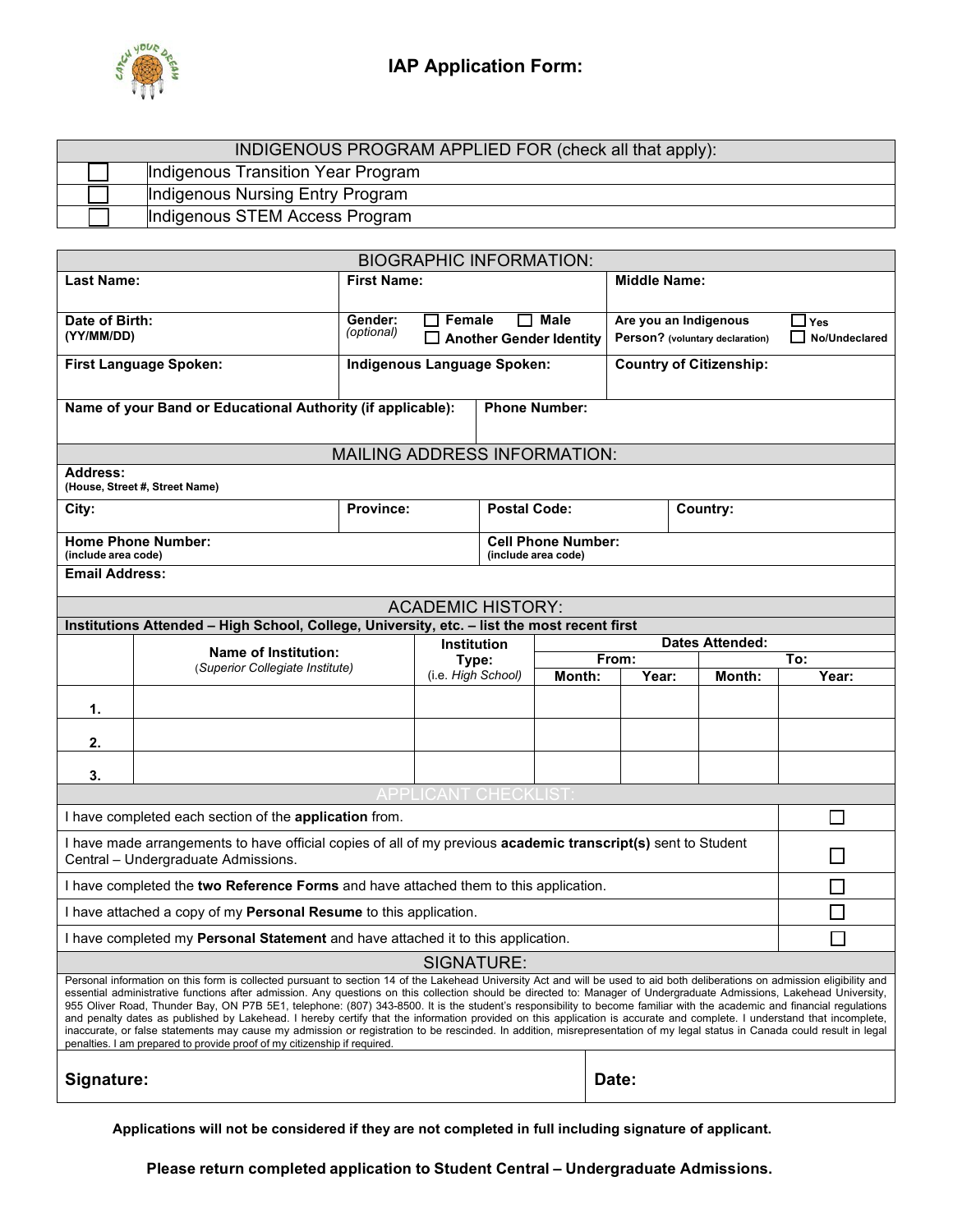

 $\overline{1}$ 

| Applicant's Name: |  | Date: |  |
|-------------------|--|-------|--|
|-------------------|--|-------|--|

# How long have you known the applicant for?

|                             |                                                                  | $\mathbf{1}$<br>(Poor)      | $\overline{2}$<br>(Fair) | 3<br>(Average) | 4<br>(Good) | 5<br>(Excellent) |  |  |
|-----------------------------|------------------------------------------------------------------|-----------------------------|--------------------------|----------------|-------------|------------------|--|--|
|                             | Maturity and emotional stability                                 |                             |                          |                |             |                  |  |  |
|                             | Ability to work independently                                    |                             |                          |                |             |                  |  |  |
| Ability to work with others |                                                                  |                             |                          |                |             |                  |  |  |
|                             | Capacity for change and openness to learning                     |                             |                          |                |             |                  |  |  |
|                             | Ability to carry out responsibility                              |                             |                          |                |             |                  |  |  |
|                             | Ability to be sensitive to others                                |                             |                          |                |             |                  |  |  |
|                             | Ability to accept help and constructive criticism                |                             |                          |                |             |                  |  |  |
|                             | Ability to show care and concern for human life                  |                             |                          |                |             |                  |  |  |
|                             | Ability to be resourceful, creative, and original                |                             |                          |                |             |                  |  |  |
|                             | Intellectual capacity to succeed in post- secondary education    |                             |                          |                |             |                  |  |  |
|                             | Facility in verbal communication                                 |                             |                          |                |             |                  |  |  |
|                             | Facility in written communication                                |                             |                          |                |             |                  |  |  |
|                             | Capacity to use supervision effectively                          |                             |                          |                |             |                  |  |  |
|                             | Ability to perform under pressure, and problem solve             |                             |                          |                |             |                  |  |  |
|                             | Ability to complete a university program (dedication commitment) |                             |                          |                |             |                  |  |  |
| Potential for leadership    |                                                                  |                             |                          |                |             |                  |  |  |
|                             | Sensitivity to current social problems and issues                |                             |                          |                |             |                  |  |  |
| Honesty                     |                                                                  |                             |                          |                |             |                  |  |  |
|                             | Possesses excellent work ethics (punctual, professional)         |                             |                          |                |             |                  |  |  |
|                             |                                                                  | <b>Additional Comments:</b> |                          |                |             |                  |  |  |
|                             |                                                                  |                             |                          |                |             |                  |  |  |
|                             | Referees Information:                                            |                             |                          |                |             |                  |  |  |
| Name:                       |                                                                  | Title:                      |                          |                |             |                  |  |  |
| Address:                    |                                                                  |                             |                          |                |             |                  |  |  |
|                             |                                                                  |                             |                          |                |             |                  |  |  |
| Email:                      |                                                                  | Telephone:                  |                          |                |             |                  |  |  |
| Signature:                  |                                                                  | Date:                       |                          |                |             |                  |  |  |

**Please return completed reference to Student Central – Undergraduate Admissions.**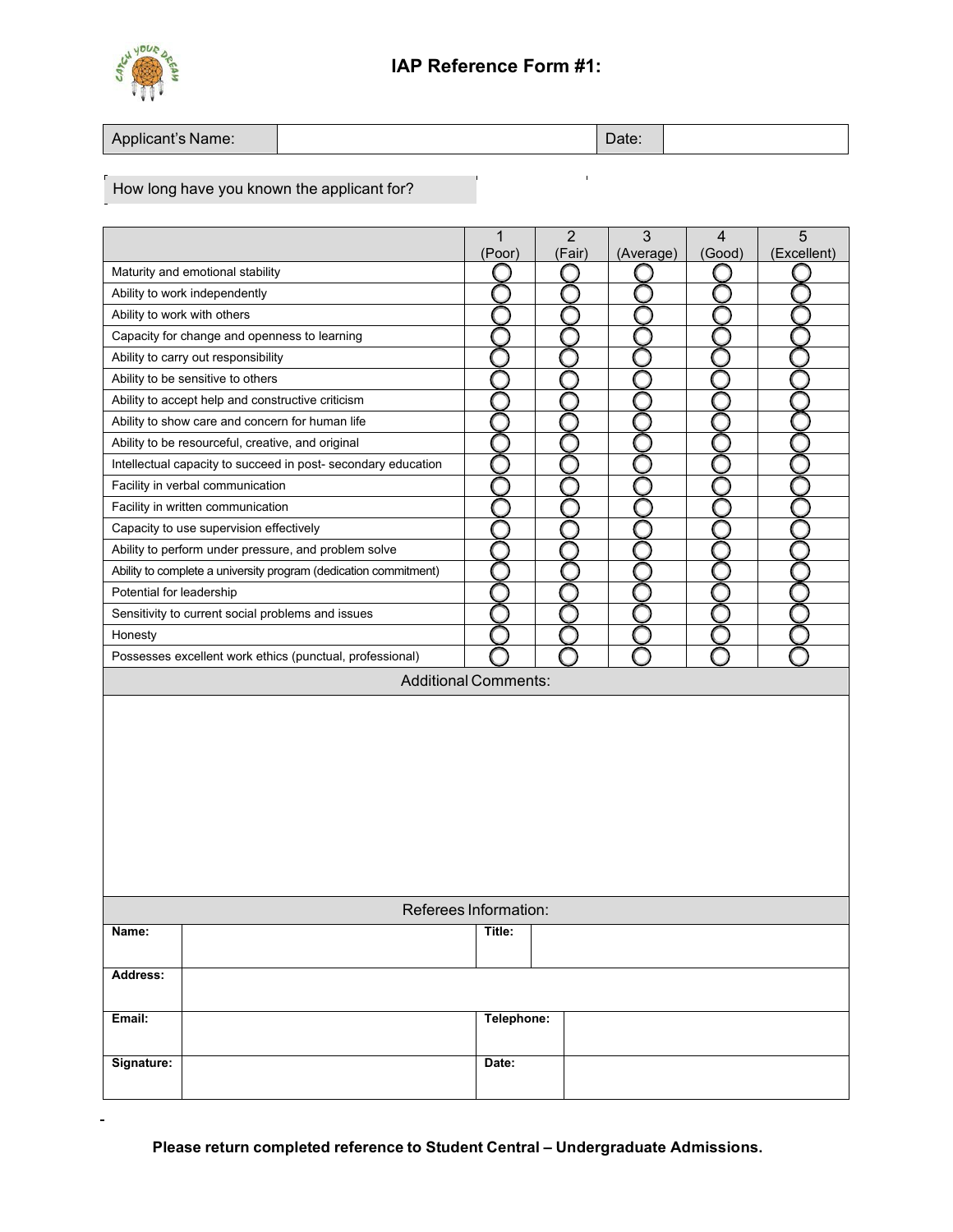

| Applicant's Name: | Date: |
|-------------------|-------|
|-------------------|-------|

# How long have you known the applicant for?

|                             |                                                                  | $\mathbf{1}$<br>(Poor)      | $\overline{2}$<br>(Fair) |  | 3<br>(Average) | $\overline{4}$<br>(Good) | 5<br>(Excellent) |
|-----------------------------|------------------------------------------------------------------|-----------------------------|--------------------------|--|----------------|--------------------------|------------------|
|                             | Maturity and emotional stability                                 |                             |                          |  |                |                          |                  |
|                             | Ability to work independently                                    |                             |                          |  |                |                          |                  |
| Ability to work with others |                                                                  |                             |                          |  |                |                          |                  |
|                             | Capacity for change and openness to learning                     |                             |                          |  |                |                          |                  |
|                             | Ability to carry out responsibility                              |                             |                          |  |                |                          |                  |
|                             | Ability to be sensitive to others                                |                             |                          |  |                |                          |                  |
|                             | Ability to accept help and constructive criticism                |                             |                          |  |                |                          |                  |
|                             | Ability to show care and concern for human life                  |                             |                          |  |                |                          |                  |
|                             | Ability to be resourceful, creative, and original                |                             |                          |  |                |                          |                  |
|                             | Intellectual capacity to succeed in post- secondary education    |                             |                          |  |                |                          |                  |
|                             | Facility in verbal communication                                 |                             |                          |  |                |                          |                  |
|                             | Facility in written communication                                |                             |                          |  |                |                          |                  |
|                             | Capacity to use supervision effectively                          |                             |                          |  |                |                          |                  |
|                             | Ability to perform under pressure, and problem solve             |                             |                          |  |                |                          |                  |
|                             | Ability to complete a university program (dedication commitment) |                             |                          |  |                |                          |                  |
| Potential for leadership    |                                                                  |                             |                          |  |                |                          |                  |
|                             | Sensitivity to current social problems and issues                |                             |                          |  |                |                          |                  |
| Honesty                     |                                                                  |                             |                          |  |                |                          |                  |
|                             | Possesses excellent work ethics (punctual, professional)         |                             |                          |  |                |                          |                  |
|                             |                                                                  | <b>Additional Comments:</b> |                          |  |                |                          |                  |
|                             |                                                                  |                             |                          |  |                |                          |                  |
|                             | Referees Information:                                            |                             |                          |  |                |                          |                  |
| Name:                       |                                                                  | Title:                      |                          |  |                |                          |                  |
| Address:                    |                                                                  |                             |                          |  |                |                          |                  |
| Email:                      |                                                                  | Telephone:                  |                          |  |                |                          |                  |
| Signature:                  |                                                                  | Date:                       |                          |  |                |                          |                  |

**Please return completed reference to Student Central – Undergraduate Admissions.**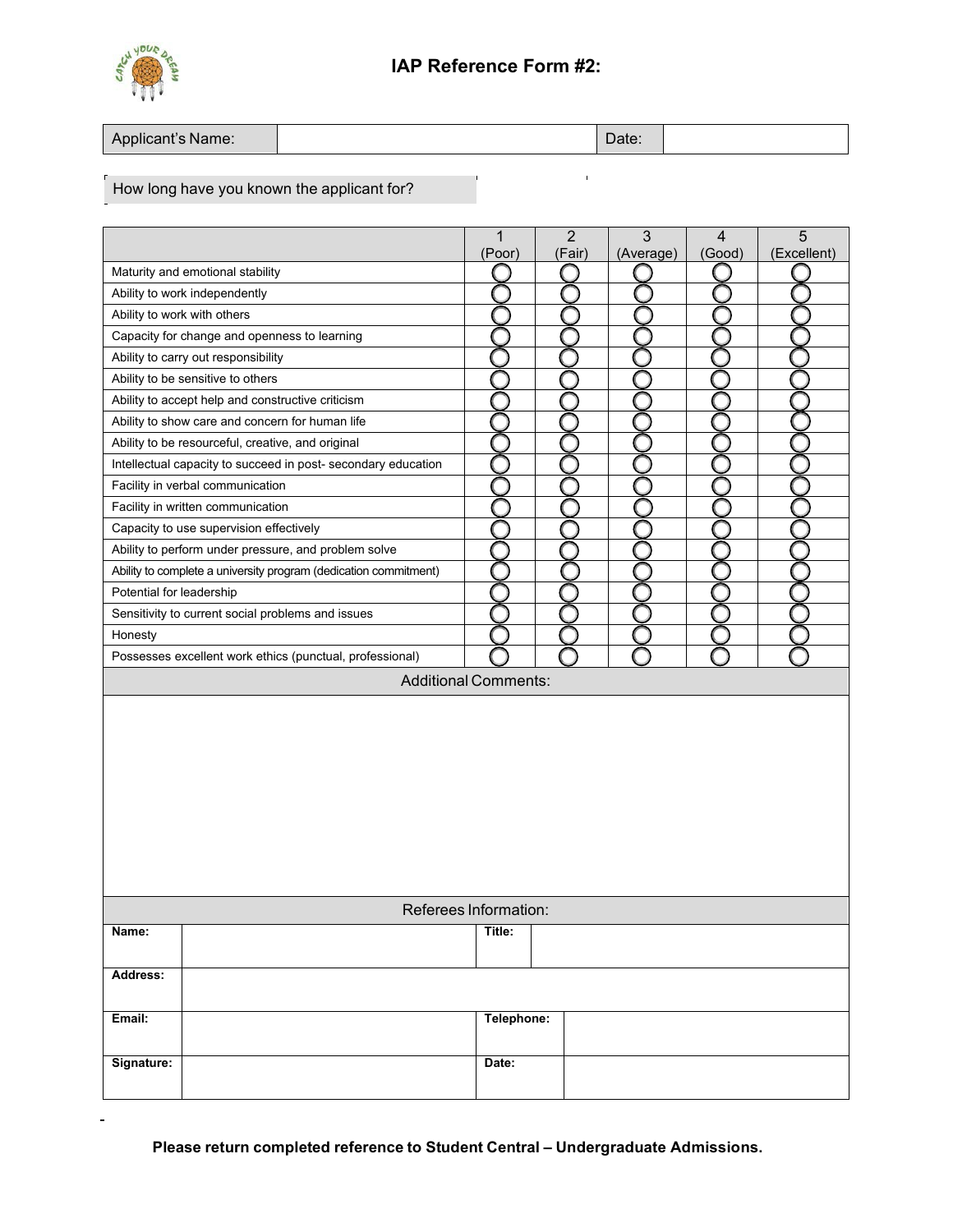

Ĭ,

# **IAP Personal Statement:**

| Applicant's Name:                                                                                                                                                                                                                                                                                                                                                                                                                                                                                                                                                                                                                                                                                                             |                                        |  |  |  | Date: |  |  |  |  |
|-------------------------------------------------------------------------------------------------------------------------------------------------------------------------------------------------------------------------------------------------------------------------------------------------------------------------------------------------------------------------------------------------------------------------------------------------------------------------------------------------------------------------------------------------------------------------------------------------------------------------------------------------------------------------------------------------------------------------------|----------------------------------------|--|--|--|-------|--|--|--|--|
|                                                                                                                                                                                                                                                                                                                                                                                                                                                                                                                                                                                                                                                                                                                               | INDIGENOUS ACCESS PROGRAM APPLIED FOR: |  |  |  |       |  |  |  |  |
|                                                                                                                                                                                                                                                                                                                                                                                                                                                                                                                                                                                                                                                                                                                               | Indigenous Transition Year Program     |  |  |  |       |  |  |  |  |
|                                                                                                                                                                                                                                                                                                                                                                                                                                                                                                                                                                                                                                                                                                                               | Indigenous Nursing Entry Program       |  |  |  |       |  |  |  |  |
|                                                                                                                                                                                                                                                                                                                                                                                                                                                                                                                                                                                                                                                                                                                               | Indigenous STEM Access Program         |  |  |  |       |  |  |  |  |
| Using the space below (feel free to add additional pages if you require more space), please tell us why you are<br>interested in the Indigenous Access Program you have applied for. Your statement should include: personal life<br>experiences (both past and present) that have significantly influenced your decision to apply for this program;<br>your strengths and weaknesses, and how you believe these may help or hinder you in university; and a<br>discussion of what Indigenous culture means to you. The Indigenous Access Programs are full-time program<br>commitments, with full days and homework on evenings and weekends. What is your support network and how will<br>you and your family support this? |                                        |  |  |  |       |  |  |  |  |

If applying for the INEP, please also include a discussion on a health issue that you believe is important among the Indigenous population.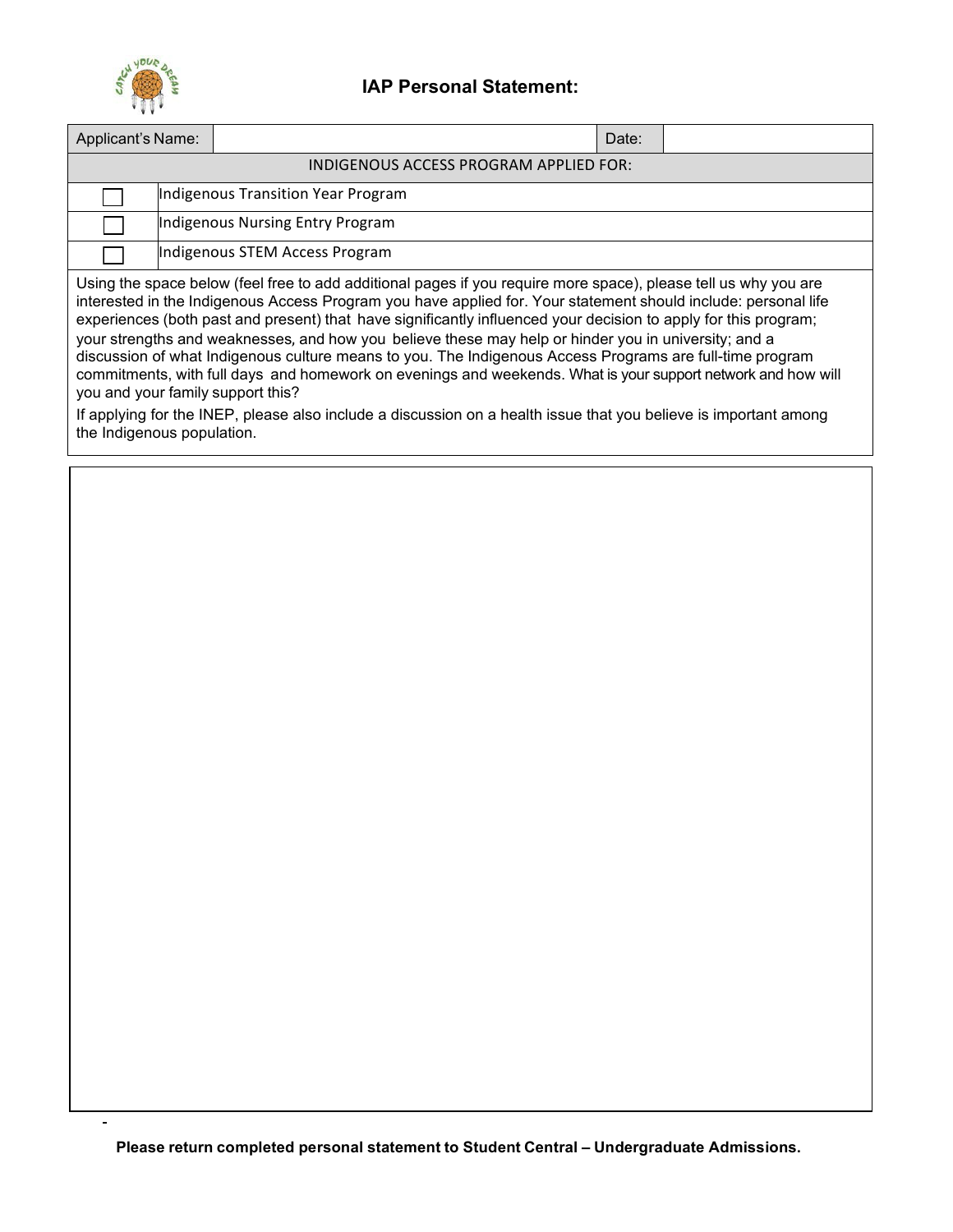**Please return completed personal statement to Student Central – Undergraduate Admissions.**